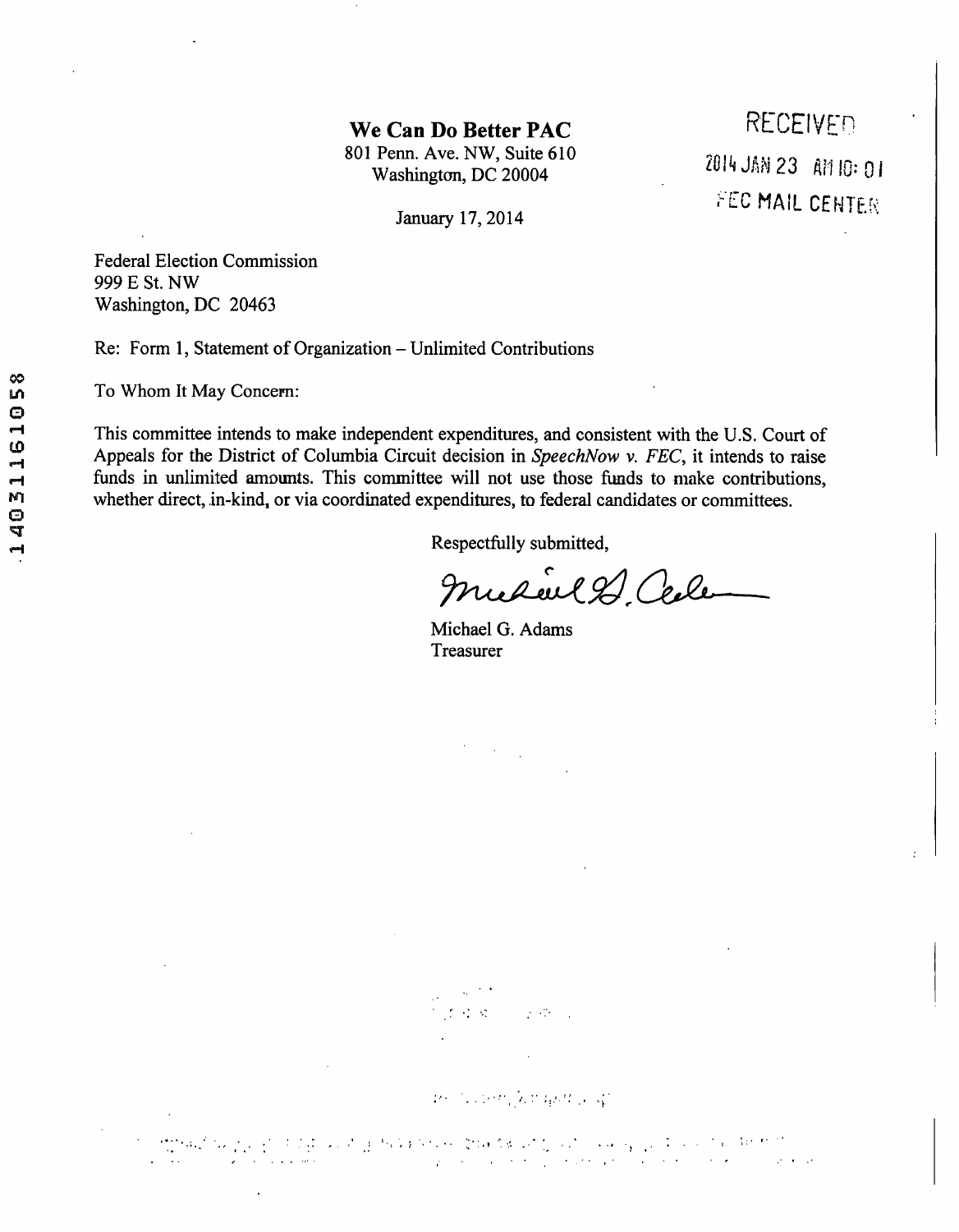| <b>FEC</b><br>FORM 1                                                                                                                                                              |                               | <b>STATEMENT OF</b><br><b>ORGANIZATION</b> |                                                                                                                            |                                             | <b>RECEIVE</b><br>2014 JAH 23 AM 10: 0<br>Office USe Only IL CENTER                                                                               |
|-----------------------------------------------------------------------------------------------------------------------------------------------------------------------------------|-------------------------------|--------------------------------------------|----------------------------------------------------------------------------------------------------------------------------|---------------------------------------------|---------------------------------------------------------------------------------------------------------------------------------------------------|
| 1. NAME OF<br>COMMITTEE (in full)                                                                                                                                                 | (Check if name<br>is changed) |                                            | Example: If typing, type<br>over the lines.                                                                                | <b>2FE4M5</b><br>للمالية المسابقة الاستكشار | 中国电影 人名英格兰                                                                                                                                        |
|                                                                                                                                                                                   | <b>ER PAC</b>                 |                                            |                                                                                                                            |                                             |                                                                                                                                                   |
|                                                                                                                                                                                   |                               |                                            |                                                                                                                            |                                             |                                                                                                                                                   |
| ADDRESS (number and street)                                                                                                                                                       |                               |                                            | 801 Pennsylvania Ave. NW                                                                                                   |                                             |                                                                                                                                                   |
| (Check if address                                                                                                                                                                 | Suite 610                     |                                            |                                                                                                                            |                                             |                                                                                                                                                   |
| is changed)                                                                                                                                                                       | ashington                     |                                            |                                                                                                                            |                                             |                                                                                                                                                   |
|                                                                                                                                                                                   |                               | <b>CITY</b>                                |                                                                                                                            | <b>STATE</b>                                | ZIP CODE                                                                                                                                          |
| COMMITTEE'S E-MAIL ADDRESS (Please provide only one e-mail address)<br>(Check if address<br>is changed)<br>COMMITTEE'S WEB PAGE ADDRESS (URL)<br>(Check if address<br>is changed) |                               |                                            | chael.adams@dinsmore.com                                                                                                   |                                             |                                                                                                                                                   |
| <b>DATE</b><br>2.                                                                                                                                                                 |                               |                                            |                                                                                                                            |                                             |                                                                                                                                                   |
| 3.<br>FEC IDENTIFICATION NUMBER                                                                                                                                                   |                               |                                            | <u>v i presenperandensen med en </u><br>of the country of the special communication                                        |                                             |                                                                                                                                                   |
| IS THIS STATEMENT<br>4.                                                                                                                                                           | NEW (N)                       | <b>OR</b>                                  | AMENDED (A)                                                                                                                |                                             |                                                                                                                                                   |
| Type or Print Name of Treasurer                                                                                                                                                   | Michael G. Adams              |                                            | I certify that I have examined this Statement and to the best of my knowledge and belief it is true, correct and complete. |                                             |                                                                                                                                                   |
| Signature of Treasurer                                                                                                                                                            | Mucha                         |                                            |                                                                                                                            | Date                                        |                                                                                                                                                   |
|                                                                                                                                                                                   |                               |                                            | ANY CHANGE IN INFORMATION SHOULD BE REPORTED WITHIN 10 DAYS.                                                               |                                             | NOTE: Submission of false, erroneous, or incomplete information may subject the person signing this Statement to the penalties of 2 U.S.C. §437g. |
| Office<br>Use<br>Only                                                                                                                                                             |                               |                                            | For further information contact:<br><b>Federal Election Commission</b><br>Toll Free 800-424-9530<br>Local 202-694-1100     |                                             | <b>FEC FORM 1</b><br>(Revised 02/2009)                                                                                                            |

 $\ddot{\phantom{a}}$ 

 $\overline{a}$ 

 $\mathbf{r}$ 

 $\hat{\boldsymbol{\gamma}}$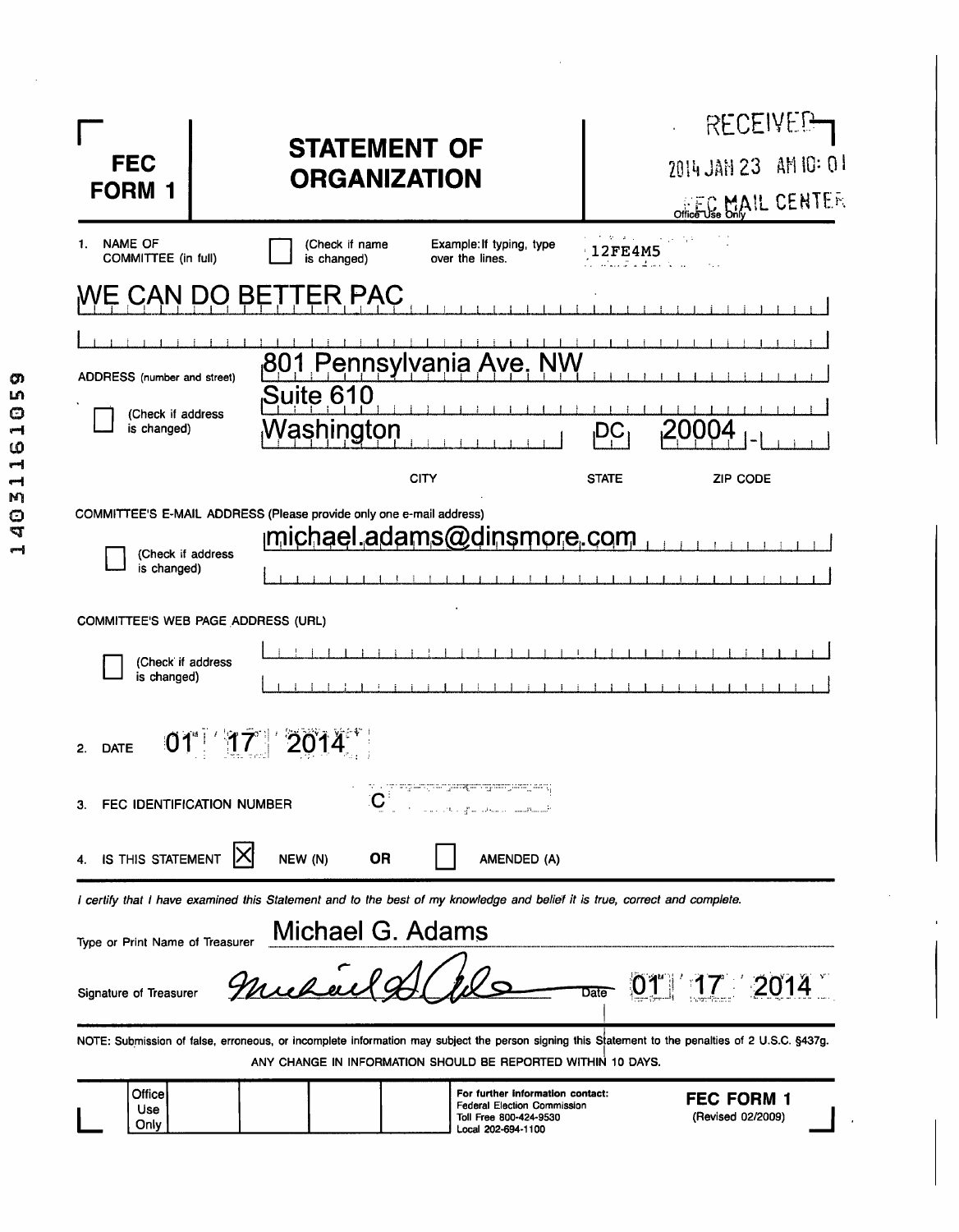FEC Form 1 (Revised 02/2009) Page 2

**r** 

÷

| 5. |                      |                   | TYPE OF COMMITTEE<br><b>Candidate Committee:</b>                                                                                                                                                                                                        |
|----|----------------------|-------------------|---------------------------------------------------------------------------------------------------------------------------------------------------------------------------------------------------------------------------------------------------------|
|    | (a)                  |                   | This committee is a principal campaign committee. (Complete the candidate information below.)                                                                                                                                                           |
|    | (b)                  |                   | This committee is an authorized committee, and is NOT a principal campaign committee. (Complete the candidate                                                                                                                                           |
|    |                      |                   | information below.)                                                                                                                                                                                                                                     |
|    | Name of<br>Candidate |                   | ter bei den den den den den bestieden der aber den dem bestimmten der den den der den bestimmten der der den b                                                                                                                                          |
|    | Candidate            | Party Affiliation | 医前列腺 的复数<br><b>State</b><br>Office<br>Senate<br>President<br>Sought:<br>House<br>the company<br><b>District</b>                                                                                                                                         |
|    | (c)                  |                   | This committee supports/opposes only one candidate, and is NOT an authorized committee.                                                                                                                                                                 |
|    | Name of<br>Candidate |                   |                                                                                                                                                                                                                                                         |
|    |                      |                   | <b>Party Committee:</b>                                                                                                                                                                                                                                 |
|    | (d)                  |                   | (National, State<br>(Democratic,<br>or subordinate) committee of the<br>Republican, etc.) Party.<br>This committee is a<br>San State Gallery                                                                                                            |
|    |                      |                   | <b>Political Action Committee (PAC):</b>                                                                                                                                                                                                                |
|    | (e)                  |                   | This committee is a separate segregated fund. (Identify connected organization on line 6.) Its connected organization is a:                                                                                                                             |
|    |                      |                   | Corporation w/o Capital Stock<br>Labor Organization<br>Corporation                                                                                                                                                                                      |
|    |                      |                   | <b>Trade Association</b><br>Cooperative<br>Membership Organization                                                                                                                                                                                      |
|    |                      |                   | In addition, this committee is a Lobbyist/Registrant PAC.                                                                                                                                                                                               |
|    | (t)                  | M                 | This committee supports/opposes more than one Federal candidate, and is NOT a separate segregated fund or party                                                                                                                                         |
|    |                      |                   | committee. (i.e., nonconnected committee)                                                                                                                                                                                                               |
|    |                      |                   | In addition, this committee is a Lobbyist/Registrant PAC.                                                                                                                                                                                               |
|    |                      |                   | In addition, this committee is a Leadership PAC. (Identify sponsor on line 6.)                                                                                                                                                                          |
|    |                      |                   | <b>Joint Fundraising Representative:</b>                                                                                                                                                                                                                |
|    | (g)                  |                   | This committee collects contributions, pays fundraising expenses and disburses net proceeds for two or more political<br>committees/organizations, at least one of which is an authorized committee of a federal eandidate.                             |
|    | (h)                  |                   | This committee collects contributions, pays fundraising expenses and disburses net proceeds for two or more political<br>committees/organizations, none of which is an authorized committee of a federal candidate.                                     |
|    |                      |                   | <b>Committees Participating in Joint Fundraiser</b>                                                                                                                                                                                                     |
|    |                      | 1.                | raamspeeltre een te meer van de verschijn van de verschijn van de verschijn van de verschijn van de verschijn<br>FEC ID number<br><u>. katal politica de la provincia de la provincia de la provincia de la provincia de la provincia de la provinc</u> |
|    |                      | 2.                | والممروعات ومعجزه حفا<br>FEC ID number $($ )                                                                                                                                                                                                            |
|    |                      |                   | <u>laiste af sefase test meland ast and</u><br>presigning along an party-considered party                                                                                                                                                               |
|    |                      | З.                | FEC ID number<br>a∰es provincia se to conto o consecuto o co<br>مكار الحرام والاحترار وإلمار ورميدا ومعالي والالعماء                                                                                                                                    |
|    |                      | 4.                | FEC ID number<br><del>el</del> emptmetentrote (1962) mins                                                                                                                                                                                               |
|    |                      |                   |                                                                                                                                                                                                                                                         |
|    |                      |                   |                                                                                                                                                                                                                                                         |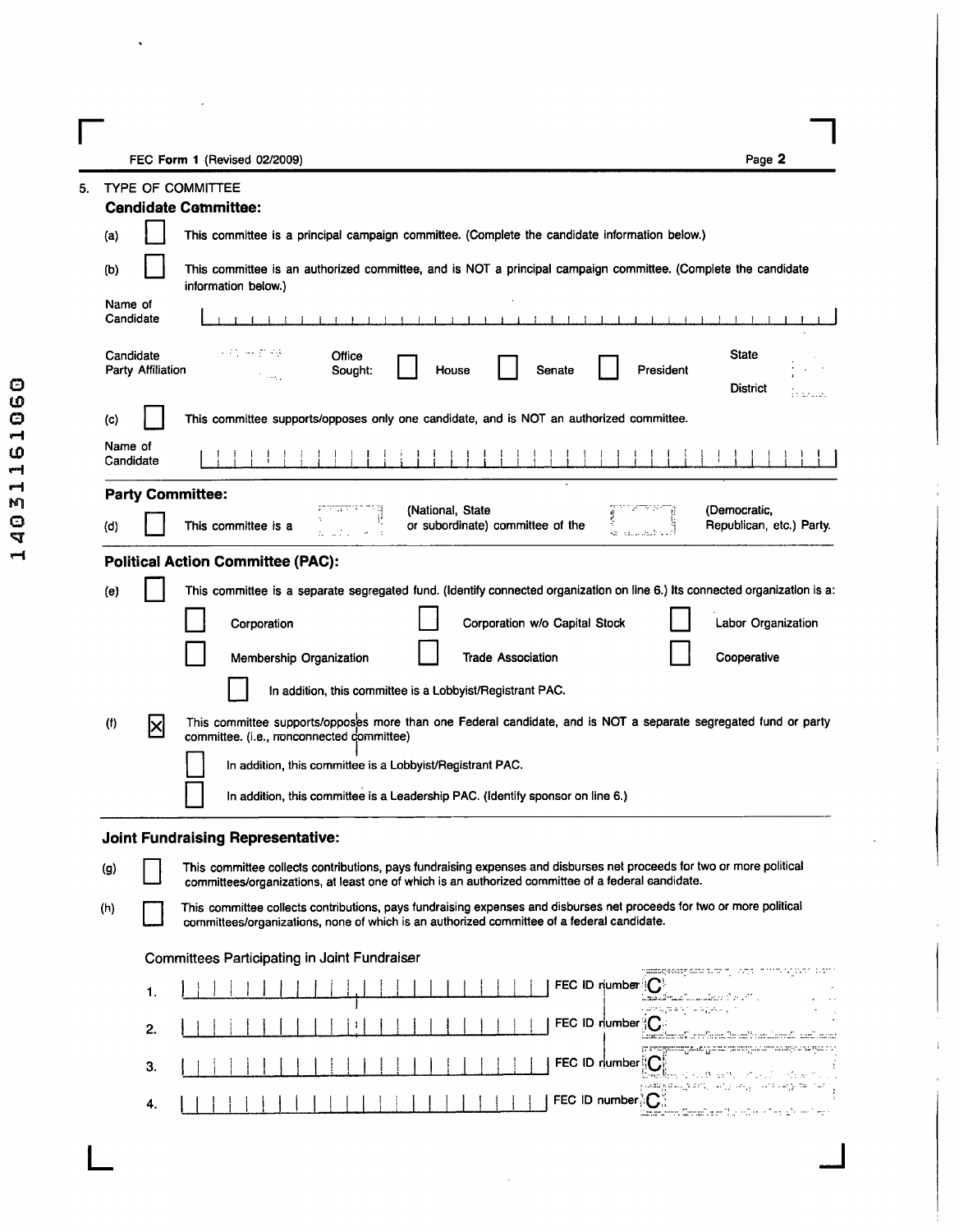Write or Type Committee Name

## **WE CAN DO BETTER PAC**

6. Name of Any Connected Organization, Affiliated Committee, Joint Fundraising Representative, or Leadership PAC Sponsor

| <b>Mailing Address</b> |                                                                                  |              |                          |
|------------------------|----------------------------------------------------------------------------------|--------------|--------------------------|
|                        |                                                                                  |              |                          |
|                        |                                                                                  |              | $\overline{\phantom{a}}$ |
|                        | CITY                                                                             | <b>STATE</b> | ZIP CODE                 |
| Relationship:          | Connected Organization   Affiliated Committee   Joint Fundraising Representative |              | Leadership PAC Sponsor   |

7. Custodian of Records: Identify by name, address (phone number ~ optional) and position of the person in possession of committee books and records.

| Full Name              | Michael G. Adams         |                          |                  |
|------------------------|--------------------------|--------------------------|------------------|
| <b>Mailing Address</b> | 801 Pennsylvania Ave. NW |                          |                  |
|                        | Suite 610                |                          |                  |
|                        | <b>Washington</b>        | <b>IDC</b>               | 20004            |
| Title or Position      | <b>CITY</b>              | <b>STATE</b>             | <b>ZIP CODE</b>  |
| reasurer               |                          | 202 <br>Telephone number | $-1372$<br> 9115 |

8. Treasurer: List the name and address (phone number -- optional) of the treasurer of the committee; and the name and address of any designated agent (e.g., assistant treasurer).

| Full Name<br>of Treasurer | Michael G. Adams         |                  |                           |
|---------------------------|--------------------------|------------------|---------------------------|
| <b>Mailing Address</b>    | 801 Pennsylvania Ave. NW |                  |                           |
|                           | Suite 610                |                  |                           |
|                           | <b>Washington</b>        | <sub>I</sub> DC  | 20004                     |
| <b>Title or Position</b>  | <b>CITY</b>              | <b>STATE</b>     | <b>ZIP CODE</b>           |
| Treasurer                 |                          | Telephone number | 1202<br>$-1372$<br>. 9115 |
|                           |                          |                  |                           |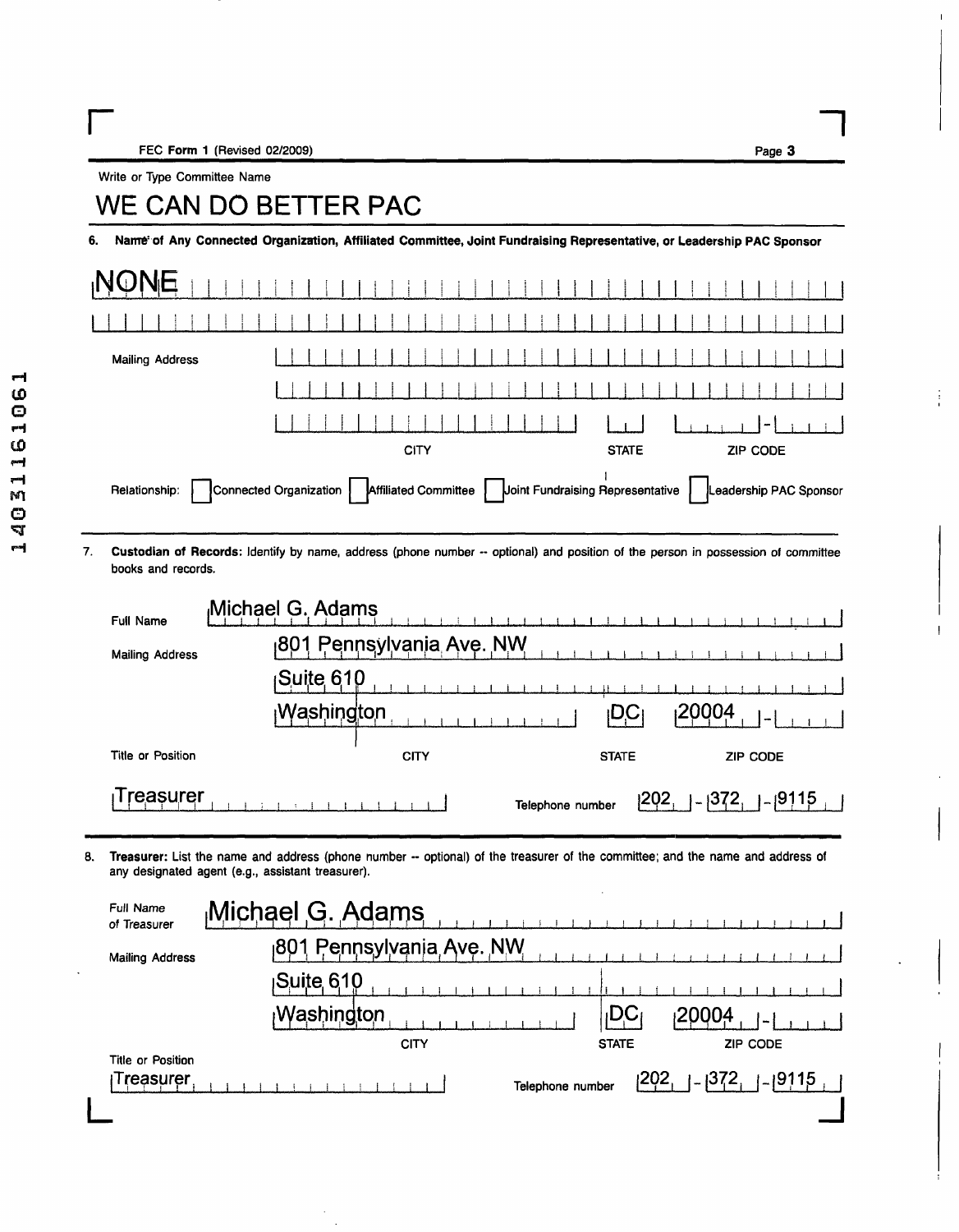FEC Form 1 (Revised 02/2009)

| Full Name of<br>Designated<br>Agent                                                                                                                                                                                | Michael G. Adams                      |                   |                         |  |  |  |  |
|--------------------------------------------------------------------------------------------------------------------------------------------------------------------------------------------------------------------|---------------------------------------|-------------------|-------------------------|--|--|--|--|
| <b>Mailing Address</b>                                                                                                                                                                                             | <sub>I</sub> 801 Pennsylvania Ave. NW |                   |                         |  |  |  |  |
|                                                                                                                                                                                                                    | Suite 610                             |                   |                         |  |  |  |  |
|                                                                                                                                                                                                                    | Washington<br><b>CITY</b>             | C<br><b>STATE</b> | 20004<br>ZIP CODE       |  |  |  |  |
| Title or Position<br>easurer                                                                                                                                                                                       | Telephone number                      |                   | $202 + 372$<br>$-19115$ |  |  |  |  |
| 9.<br>Banks or Other Depositories: List all banks or other depositories in which the committee deposits funds, holds accounts, rents<br>safety deposit boxes or maintains funds.<br>Name of Bank, Depository, etc. |                                       |                   |                         |  |  |  |  |
|                                                                                                                                                                                                                    | <sub>I</sub> Chain Bridge Bank, N.A.  |                   |                         |  |  |  |  |
| <b>Mailing Address</b>                                                                                                                                                                                             | 1445-A Laughlin Ave.,                 |                   |                         |  |  |  |  |
|                                                                                                                                                                                                                    |                                       |                   |                         |  |  |  |  |
|                                                                                                                                                                                                                    | <b>McLean</b>                         | МA                | 22101                   |  |  |  |  |
|                                                                                                                                                                                                                    | <b>CITY</b>                           | <b>STATE</b>      | ZIP CODE                |  |  |  |  |
| Name of Bank, Depository, etc.                                                                                                                                                                                     |                                       |                   |                         |  |  |  |  |
|                                                                                                                                                                                                                    |                                       |                   |                         |  |  |  |  |
| <b>Mailing Address</b>                                                                                                                                                                                             |                                       |                   |                         |  |  |  |  |
|                                                                                                                                                                                                                    |                                       |                   |                         |  |  |  |  |
|                                                                                                                                                                                                                    |                                       |                   |                         |  |  |  |  |

**CITY** 

 $\overline{1}$ 

**STATE** 

 $\overline{1}$ 

ZIP CODE

 $\mathcal{J}$ 

Page 4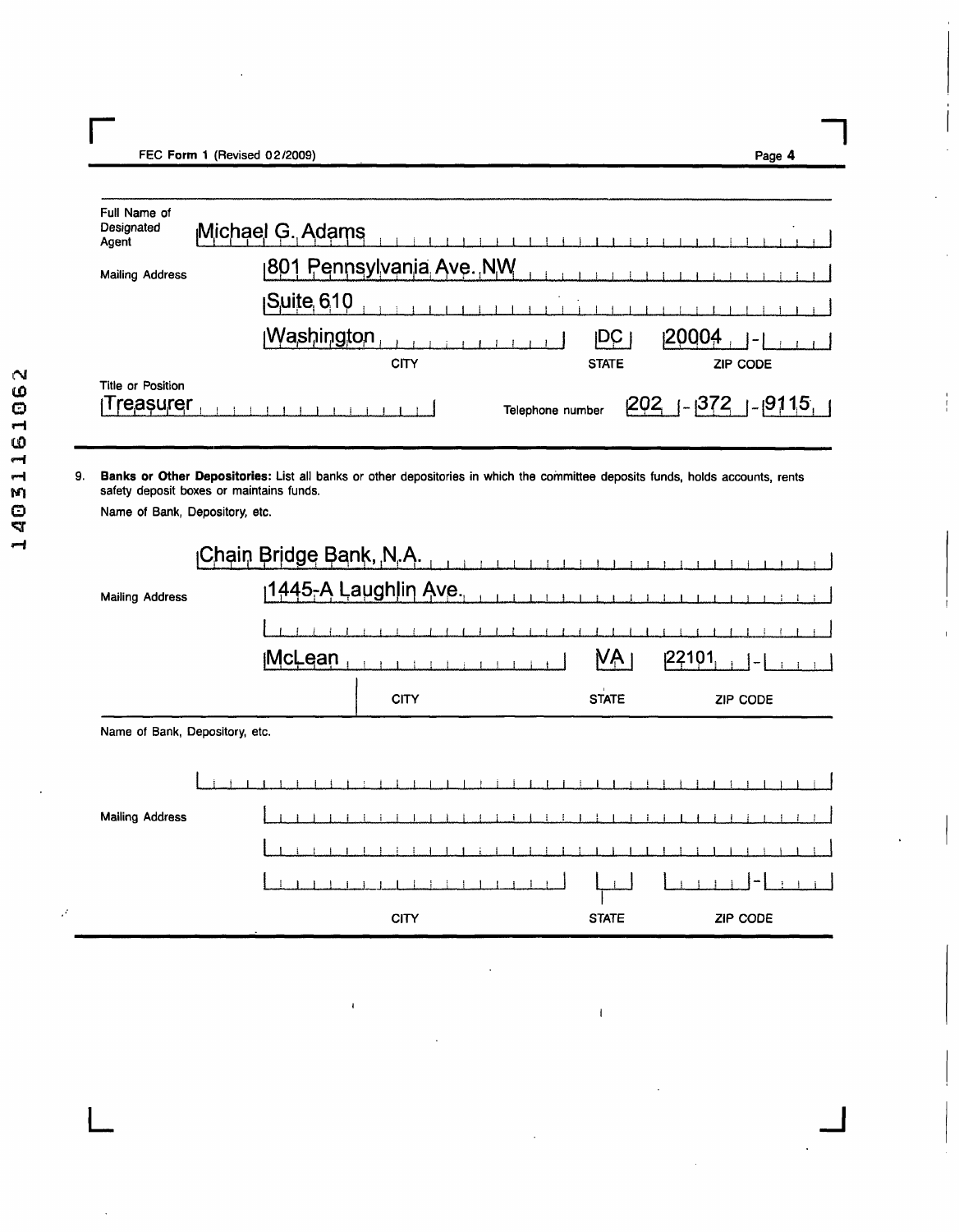14031161063

2110 40202 Fruit Die Octo EIVED 清理的 ди 10: 01 **Happy** 2 ુ neoposu **To the cole fine college ENTERNAIL CENTER CONFIGURATION** Federal Election Commission<br>999 E St. NW Washington, DC 20463 20463 DINSMORE & SHOHL LLP<br>801 Pennsylvania Avenue, N.W. ^ Suite 610<br>Washington, DC 20004 insmôre f) Ţ ķ.